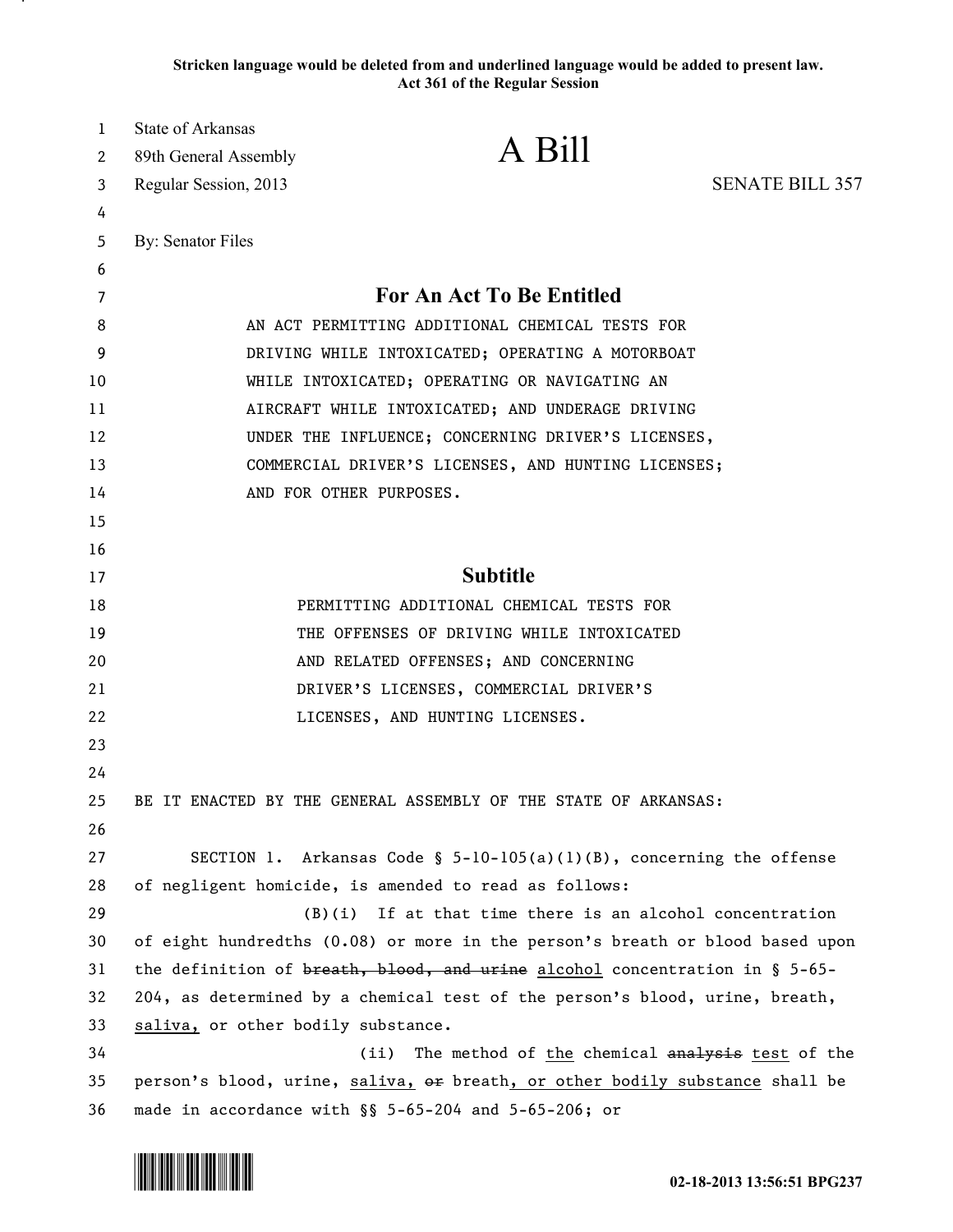SECTION 2. Arkansas Code § 5-65-103 is amended to read as follows: 5-65-103. Unlawful acts.

4 (a) It is unlawful and punishable as provided in this aet chapter for any person who is intoxicated to operate or be in actual physical control of a motor vehicle.

7 (b) It is unlawful and punishable as provided in this aet chapter for any person to operate or be in actual physical control of a motor vehicle if at that time the alcohol concentration in the person's breath or blood was 10 eight-hundredths (0.08) or more based upon the definition of breath, blood, 11 and urine alcohol concentration in § 5-65-204.

 SECTION 3. Arkansas Code § 5-65-119(a), concerning a fee to reinstate a suspended or revoked driving privilege, is amended to read as follows:

 (a) The Office of Driver Services shall charge a fee to be calculated as provided under subsection (b) of this section for reinstating a driving privilege suspended or revoked because of an arrest for operating or being in actual physical control of a motor vehicle while intoxicated or while there was an alcohol concentration of eight-hundredths (0.08) or more in the person's breath or blood, § 5-65-103, or refusing to submit to a chemical test of blood, breath, saliva, or urine for the purpose of determining the alcohol concentration or controlled substance contents of the person's blood or breath, § 5-65-205, and the fee shall be distributed as follows:

 SECTION 4. Arkansas Code § 5-65-202(a), concerning Arkansas's implied consent law, is amended to read as follows:

 (a) Any person who operates a motor vehicle or is in actual physical control of a motor vehicle in this state is deemed to have given consent, subject to the provisions of § 5-65-203, to one (1) or more chemical tests of 30 his or her blood, breath, saliva, or urine for the purpose of determining the alcohol or controlled substance content of his or her breath or blood if: 

 SECTION 5. Arkansas Code § 5-65-203(b)(3), concerning the administration of a chemical test, is amended to read as follows:

 (3) If any person objects to the taking of his or her blood for a chemical test, as authorized in this chapter, the breath, saliva, or urine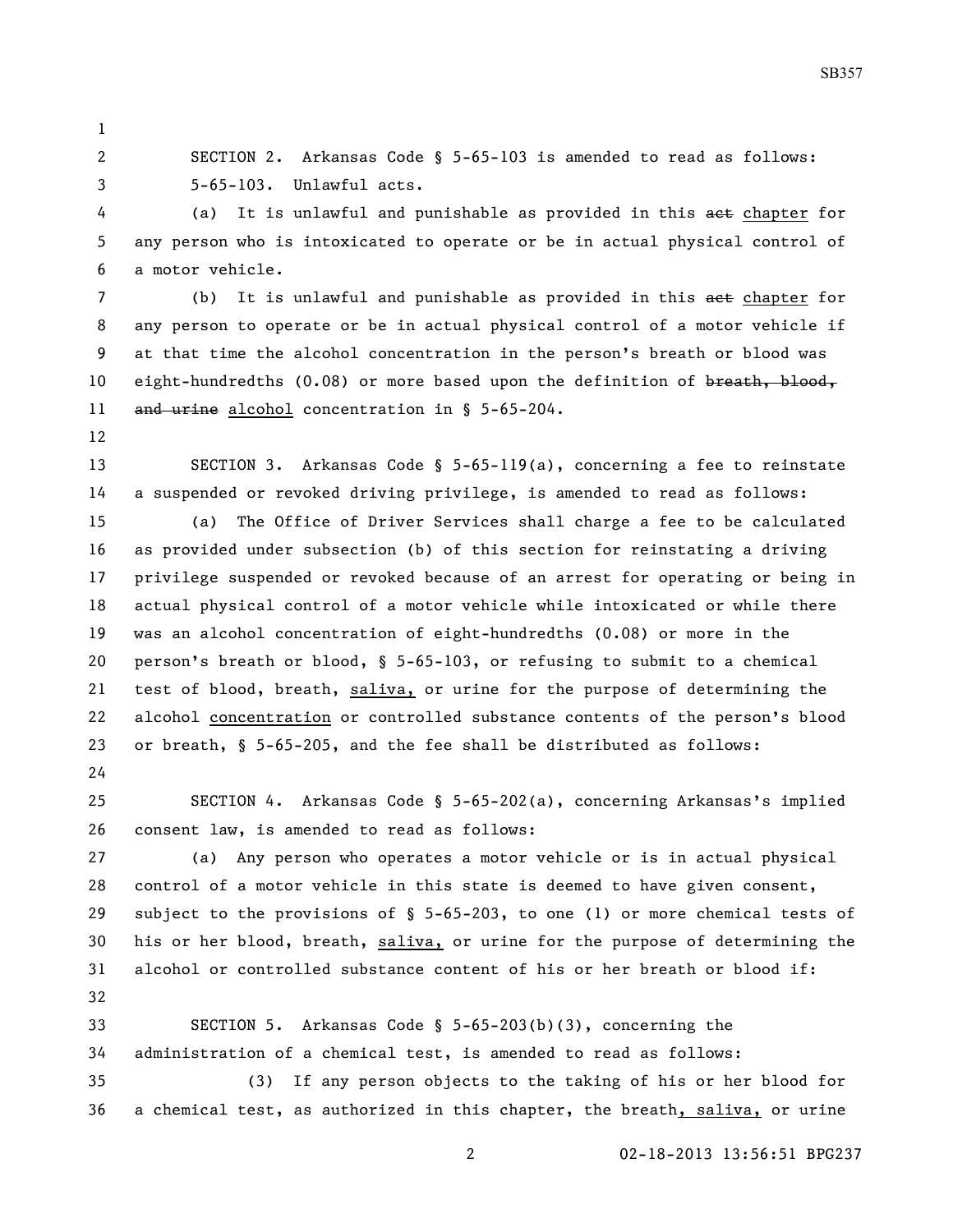1 of the person may be used to make the chemical analysis for the chemical test. SECTION 6. Arkansas Code § 5-65-204(a)-(d)(2), concerning alcohol concentration and testing, are amended to read as follows: 5-65-204. Validity — Approved methods. (a)(1) "Alcohol As used in this chapter, § 5-10-105, § 5-75-101 et seq., and § 5-76-101 et seq., "alcohol concentration" means either: (A) Grams of alcohol per one hundred milliliters (100 ml) or one hundred cubic centimeters (100 cc) of blood; or (B) Grams of alcohol per two hundred ten liters (210 l) of breath. 13 (2) The alcohol concentration of other bodily substances urine, saliva, or other bodily substance is based upon grams of alcohol per one hundred milliliters (100 ml) or one hundred cubic centimeters (100 cc) of blood, the same being percent weight per volume or percent alcohol concentration. 18 (b)(1)(A) A chemical  $\frac{1}{2}$  and  $\frac{1}{2}$  test made to determine the presence and amount of alcohol in a person's blood, urine, saliva, or breath to be considered valid under this chapter shall be performed according to a method approved by the Department of Health and State Board of Health or by an individual possessing a valid certificate issued by the department for this purpose. (B) The department may: (i) Approve satisfactory techniques or methods for 26 the chemical analysis test; (ii) Ascertain the qualifications and competence of 28 an individual to conduct the chemical analysis test; and (iii) Issue a certificate that is subject to termination or revocation at the discretion of the department. (C)(i) An auxiliary law enforcement officer appointed as a reserve law enforcement officer and certified by the department in the operation of an instrument used to determine the alcohol content of the breath may operate an instrument used to determine the alcohol content of the breath under this chapter. (ii) The department shall promulgate rules to

02-18-2013 13:56:51 BPG237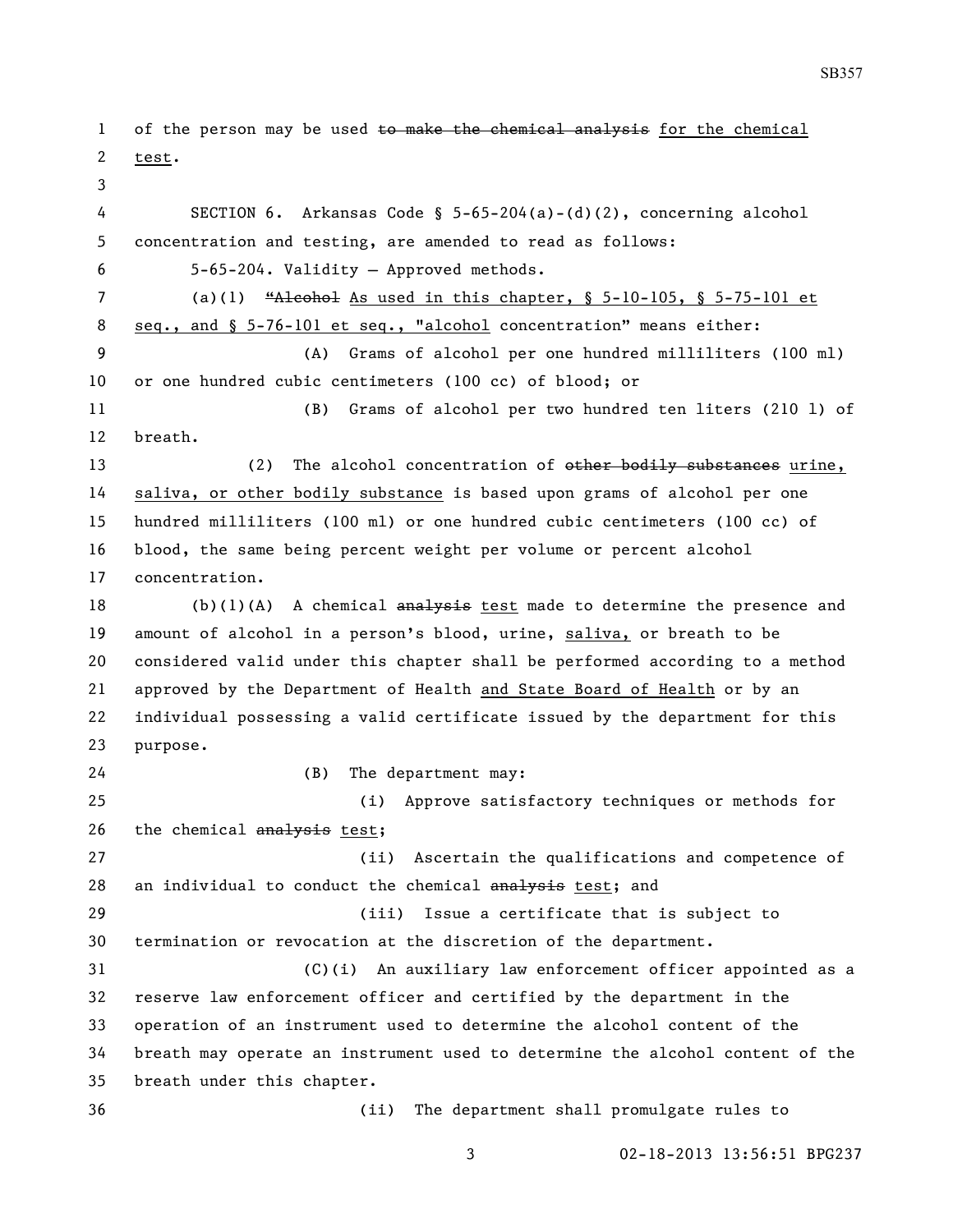implement subdivision (b)(1)(C)(i) of this section.

 (2) However, a method of chemical analysis of a person's blood, urine, saliva, or other bodily substance made by the State Crime Laboratory for determining the presence of one (1) or more controlled substances or any 5 intoxicant is exempt from approval by the division department or the State Board of Health.

 (c) To be considered valid under the provisions of this section, a 8 chemical analysis of a person's blood, urine, breath, or other bodily substance for determining the alcohol content of the blood or breath shall be 10 performed according to a method approved by the board.

 $(d)$   $(l)$  (c)(1) When a person submits to a blood test at the request of a law enforcement officer under a provision of this section, blood may be drawn by a physician or a person acting under the direction and supervision of a physician.

15 (2) The limitation in subdivision  $\left(\frac{d}{d}\right)\left(\frac{1}{d}\right)$  (c)(1) of this section does not apply to the taking of a breath, saliva, or urine specimen. 

 SECTION 7. Arkansas Code § 5-65-205(b)(1)(A)(i), concerning the criminal offense of refusal to submit, is amended to read as follows:

 (1)(A)(i) Suspension for one hundred eighty (180) days for the first offense of refusing to submit to a chemical test of blood, breath, saliva, or urine for the purpose of determining the alcohol or controlled substance content of the person's blood or breath.

 SECTION 8. Arkansas Code § 5-65-205(b)(2)—(4), concerning the criminal offense of refusal to submit, is amended to read as follows:

 (2) Suspension for two (2) years, during which no restricted permit may be issued, for a second offense of refusing to submit to a 29 chemical test of blood, breath, saliva, or urine for the purposes purpose of determining the alcohol concentration or controlled substance content of the person's blood or breath within five (5) years of the first offense;

 (3) Revocation for three (3) years, during which no restricted permit may be issued, for the third offense of refusing to submit to a chemical test of blood, breath, saliva, or urine for the purpose of determining the alcohol concentration or controlled substance content of the person's blood or breath within five (5) years of the first offense; and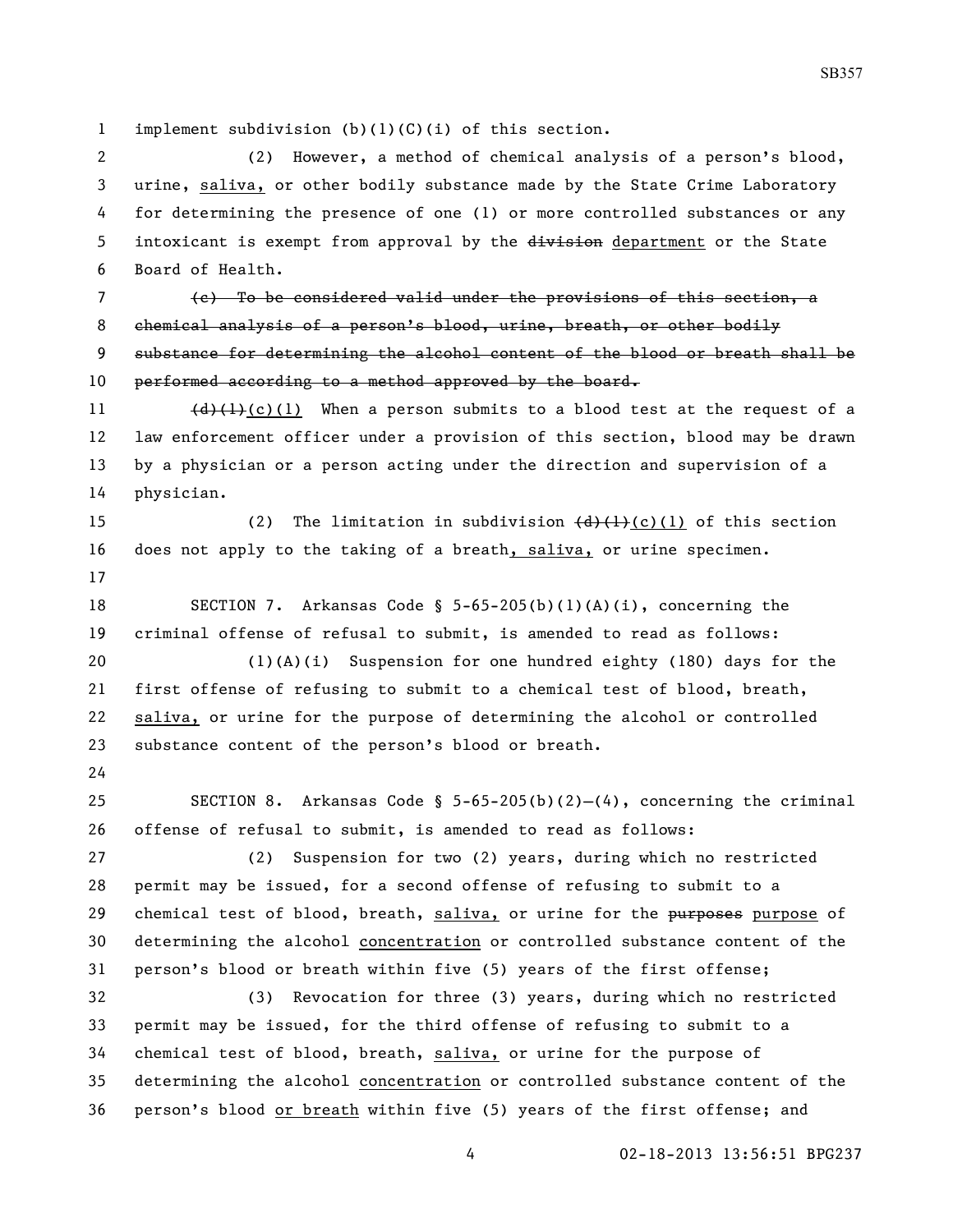(4) Lifetime revocation, during which no restricted permit may be issued, for the fourth or subsequent offense of refusing to submit to a chemical test of blood, breath, saliva, or urine for the purpose of determining the alcohol concentration or controlled substance content of the person's blood or breath within five (5) years of the first offense. 

- 
- 

 SECTION 9. Arkansas Code § 5-65-208 is amended to read as follows: 5-65-208. Motor vehicle accidents — Testing required.

9 (a) $(1)$  When the driver of a motor vehicle is involved in an accident resulting in loss of human life or when there is reason to believe death may result, in addition to a penalty established elsewhere under state law, a 12 chemical test of the driver's blood, breath, blood, breath, saliva, or urine shall be administered to the driver, even if fatally injured, to determine 14 the presence of and percentage of alcohol concentration of alcohol or the 15 presence of drugs a controlled substance, or both, in the driver's body.

 (b)(1) The law enforcement agency that investigates an accident described in subsection (a) of this section, the physician in attendance, or any other person designated by state law shall order the chemical test as soon as practicable.

20 (2)(A) The medical personnel who conducted person who conducts the chemical test under subsection (a) of this section of the driver's blood, breath, saliva, or urine shall forward the results of the chemical test to the Department of Arkansas State Police, and the department shall establish 24 and maintain the results of the analyses chemical tests required by subsection (a) of this section in a database.

 (B) The information in the database shall reflect the number of fatal motor vehicle accidents in which:

 (i) Alcohol was found to be a factor, with the percentage of alcohol concentration involved;

 (ii) Drugs Controlled substances were found to be a 31 factor, listing the class of drugs controlled substances so found and their amounts; and

33 (iii) Both alcohol and drugs controlled substances were found to be factors, with the percentage of alcohol concentration 35 involved, and listing the class of drugs controlled substances so found and their amounts.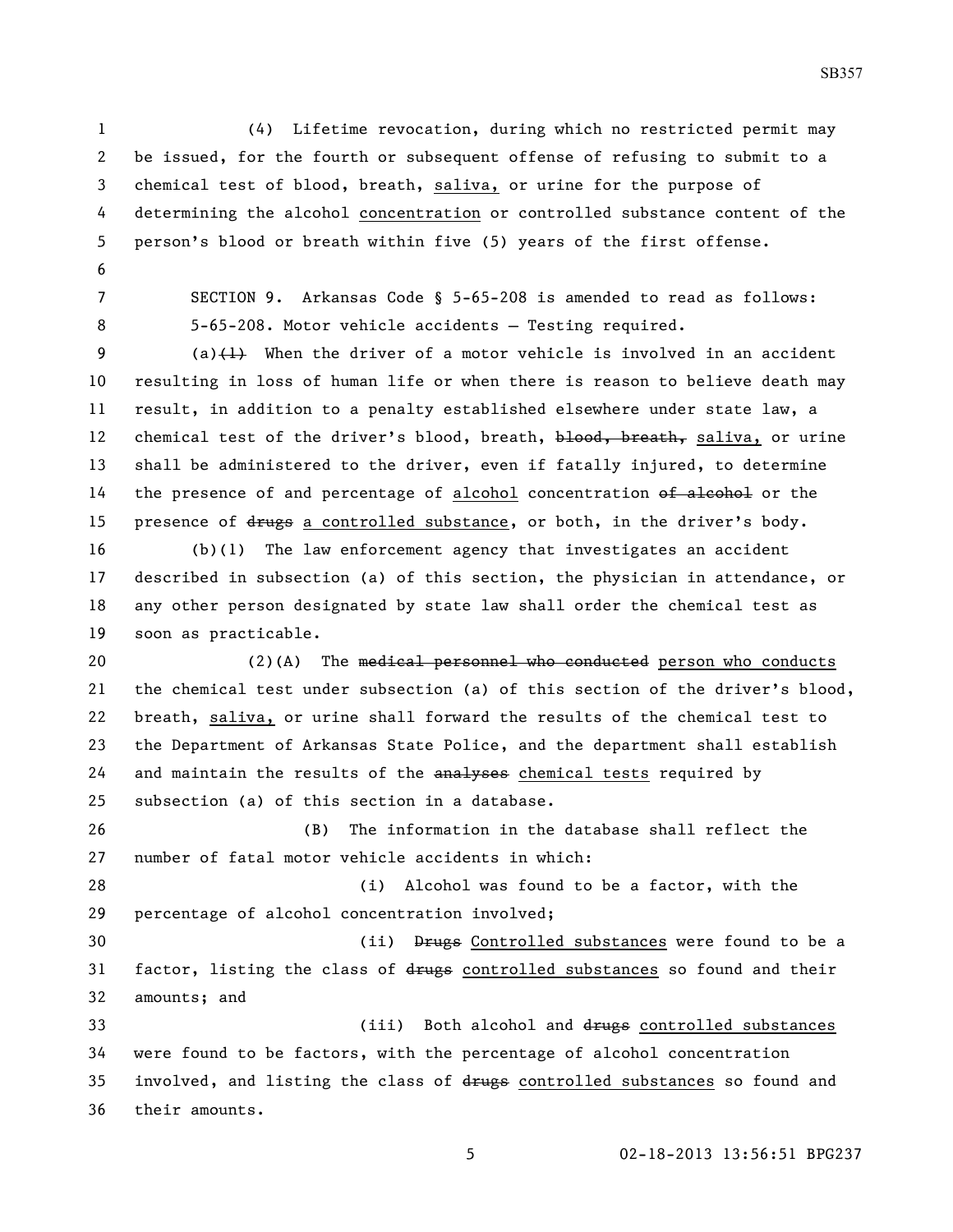(c) The results of the analyses chemical tests required by this section shall be reported to the department and may be used by state and local officials for statistical purposes that do not reveal the identity of the deceased person or for any law enforcement purpose, including prosecution for the violation of any law.

 SECTION 10. Arkansas Code § 5-65-309(a), concerning the implied consent law, is amended to read as follows:

 (a) Any underage person who operates a motor vehicle or is in actual physical control of a motor vehicle in this state is deemed to have given consent, subject to the provisions of § 5-65-203, to a chemical test of his or her blood, breath, saliva, or urine for the purpose of determining the alcohol concentration or controlled substance content of his or her breath or blood if:

 SECTION 11. Arkansas Code § 5-65-402(a)(4)(A)(iii)(b), concerning the surrender of a license or permit to an arresting officer, is amended to read as follows:

 (b) A sworn report that the arrested person refused to submit to a chemical test of blood, breath, saliva, or urine for the purpose of determining the alcohol concentration or controlled substance content of the arrested person's breath or blood in violation of § 5-65-205, § 5-65-310, or § 27-23-114(a)(5).

 SECTION 12. Arkansas Code § 5-65-402(a)(8)(D)(ii), concerning the surrender of a license or permit to an arresting officer, is amended to read as follows:

 (ii) Refused to submit to a chemical test of the blood, breath, saliva, or urine for the purpose of determining the alcohol concentration or controlled substance contents of the person's breath or blood and whether the person was placed under arrest; 

 SECTION 13. Arkansas Code § 5-65-402(a)(8)(F)(i)(b), concerning the surrender of a license or permit to an arresting officer, is amended to read as follows:

(b) The breath, blood, saliva, or urine

02-18-2013 13:56:51 BPG237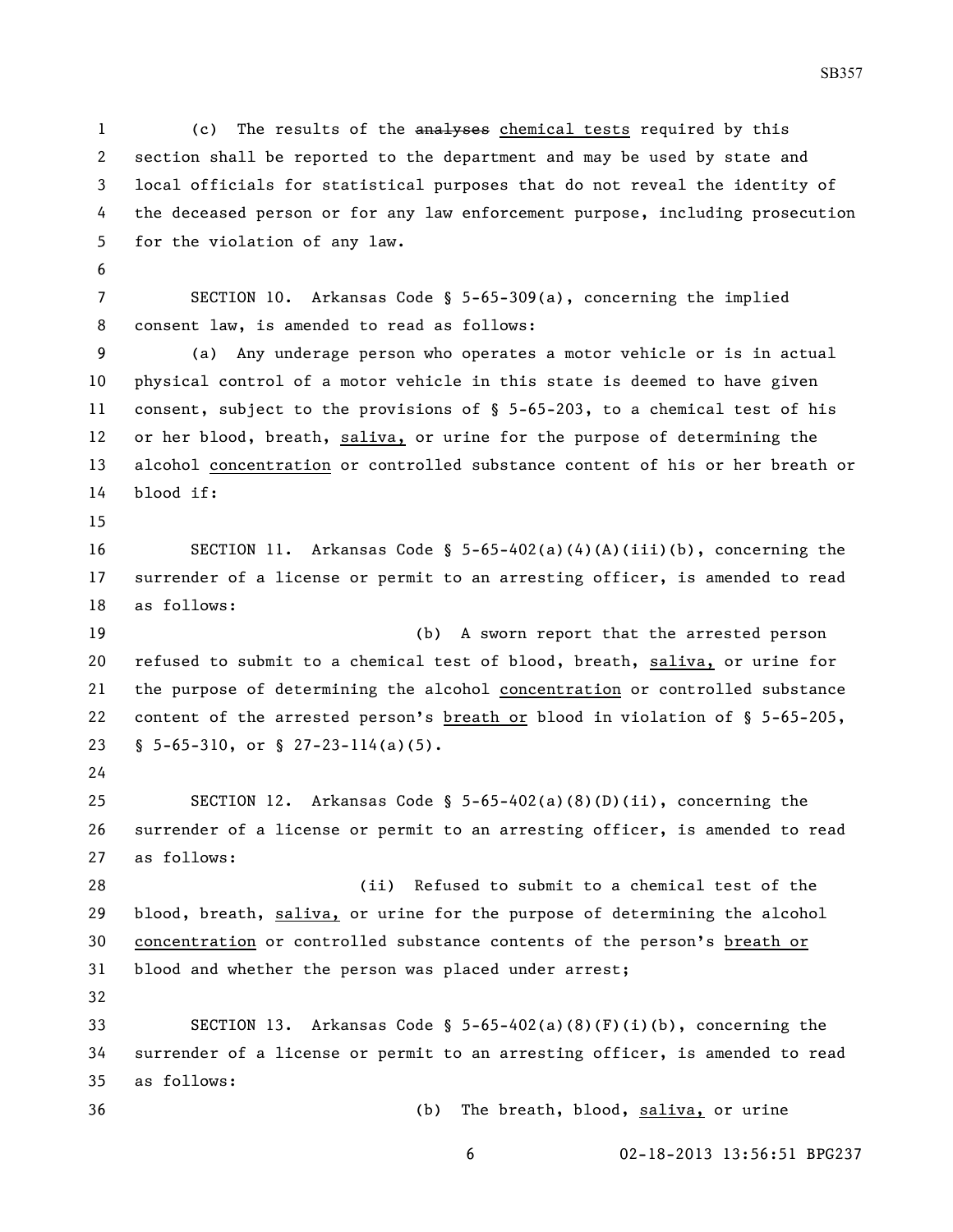```
1 specimen was obtained from the arrested person within the established and 
2 certified criteria of the Department of Health;
3
 4 SECTION 14. Arkansas Code § 5-65-402(c)(4)(B), concerning the 
5 surrender of a license or permit to an arresting officer, is amended to read 
6 as follows:
 7 (B) If the results of a chemical test of blood, breath, 
8 saliva, or urine are used as evidence in the suspension, revocation, or 
9 disqualification of the person's privilege to drive, then the provisions of § 
10 5-65-206 shall apply in the circuit court proceeding.
11
12 SECTION 15. Arkansas Code § 5-75-103(a), concerning Arkansas's implied 
13 consent law, is amended to read as follows:
14 (a) Any person who operates or navigates any aircraft or is in actual 
15 physical control of any aircraft in this state is deemed to have given 
16 consent, subject to the provisions of § 5-75-104, to a chemical test of his 
17 or her blood, breath, saliva, or urine for the purpose of determining the 
18 alcohol concentration or controlled substance content of his or her breath or 
19 blood, if:
20
21 SECTION 16. Arkansas Code § 5-75-104(b)(3), concerning the 
22 administration of a chemical test is amended to read as follows:
23 (3) If any person shall object to the taking of his or her blood 
24 for a chemical test, as authorized in this section, the breath, saliva, or 
25 urine of the person may be used t_0 make the analysis for the chemical test.
26
27 SECTION 17. Arkansas Code § 5-76-104(a)(1), concerning Arkansas's 
28 implied consent law, is amended to read as follows:
29 (a)(1) Any person who operates a motorboat or is in actual physical 
30 control of a motorboat in this state is deemed to have given consent, subject 
31 to the provisions of subsection (c) of this section, to a chemical test of 
32 his or her blood, breath, saliva, or urine for the purpose of determining the 
33 alcohol concentration or controlled substance content of his or her breath or 
34 blood if:
35
36 SECTION 18. Arkansas Code § 5-76-104(a)(3)(A), concerning Arkansas's
```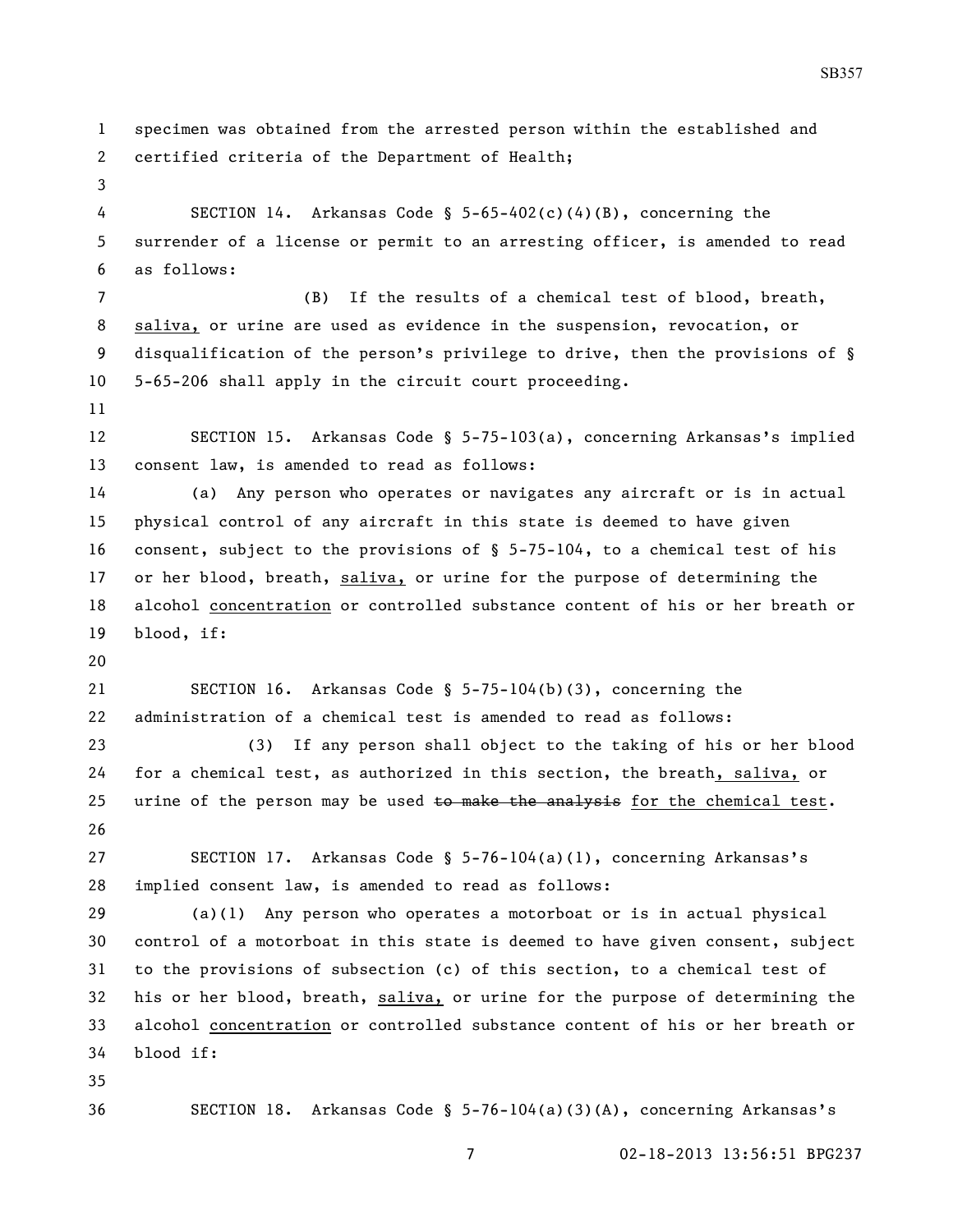implied consent law, is amended to read as follows:

 (3)(A) When a person operating a motorboat is involved in an accident resulting in loss of human life or when there is reason to believe that death may result, a law enforcement officer shall request and the person shall submit to a chemical test of the person's blood, breath, saliva, or urine for the purpose of determining the alcohol concentration or controlled substance content of his or her breath or blood.

- 
- 

 SECTION 19. Arkansas Code § 15-42-127 is amended to read as follows: 15-42-127. Implied consent.

 (a)(1) Subject to the provisions of subsection (c) of this section, any person who purchases a hunting license for use in the State of Arkansas or engages in hunting privileges in this state shall be deemed to have given consent to a chemical test or tests of his or her blood, breath, saliva, or urine for the purpose of determining the alcohol concentration or controlled substance content of his or her blood, breath, saliva, or urine if the person is involved in a shooting accident while hunting.

 (2) Any person who is dead, unconscious, or otherwise in a condition rendering the person incapable of refusal to submit to a chemical test of his or her blood, breath, saliva, or urine shall be deemed not to have withdrawn the consent provided by subdivision (a)(1) of this section, and the chemical test may be administered subject to the provisions of subsection (c) of this section.

 (3)(A) When a person who is hunting in this state is involved in a shooting accident resulting in loss of human life or serious bodily injury, a law enforcement officer shall request and the person or persons shall submit to a chemical test or tests of the person's blood, breath, saliva, or urine for the purpose of determining the alcohol concentration or controlled substance content of his or her blood, breath, saliva, or urine.

 (B) The law enforcement officer shall cause the chemical test or tests to be administered to the person or persons involved in the shooting accident, including the person injured by the shooting and the person who caused the injury by shooting another person.

 (b) If a person who is hunting is involved in a shooting accident resulting in loss of human life or serious bodily injury and the person refuses to submit to a chemical test under this section upon the request of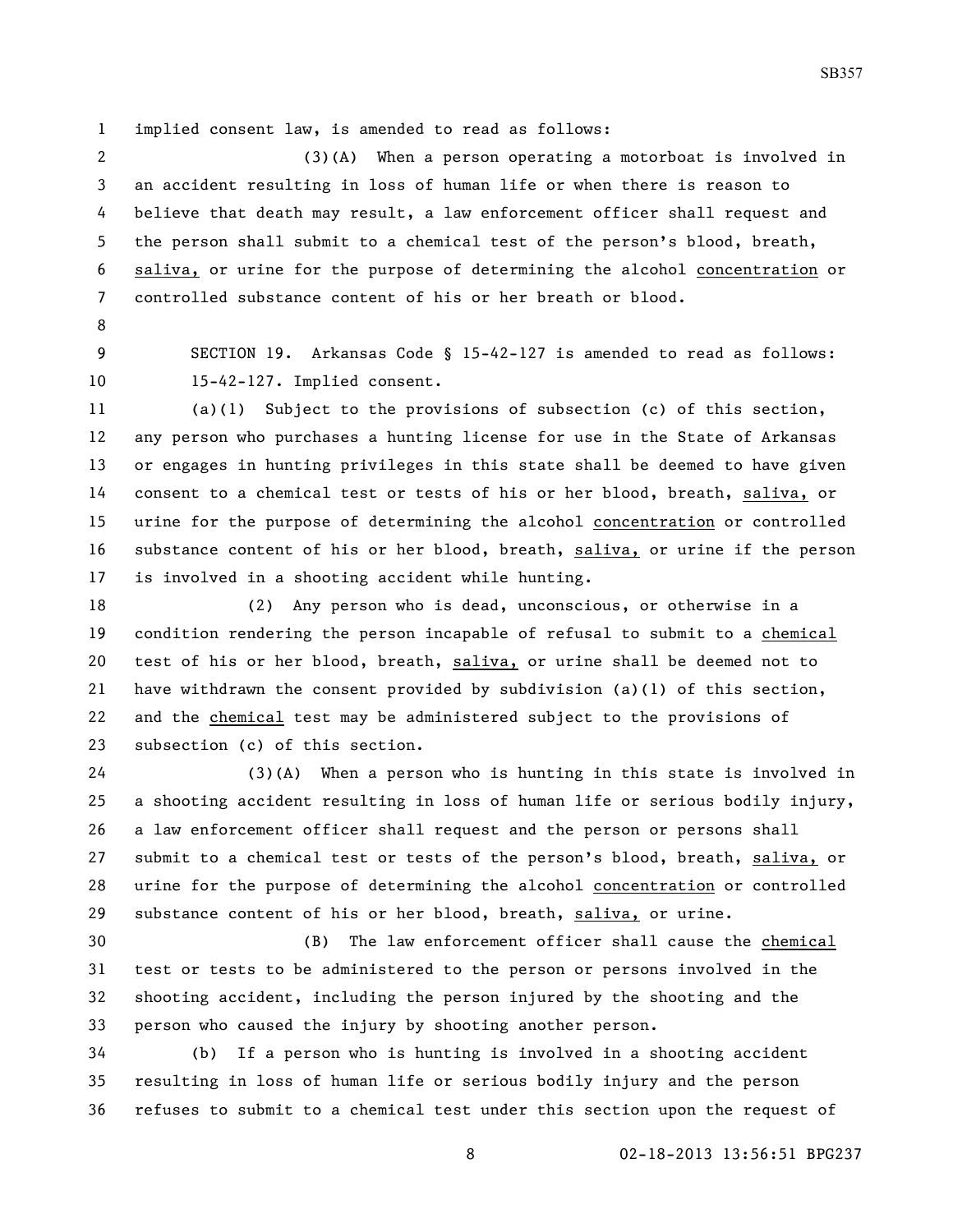the law enforcement officer, the person shall be guilty of a violation for refusal to submit, and upon conviction:

 (1) The court shall levy a fine of not less than two thousand five hundred dollars (\$2,500) and not greater than five thousand dollars (\$5,000); and

 (2) The Arkansas State Game and Fish Commission may suspend or revoke the person's hunting privileges or eligibility to purchase a hunting license for life.

 (c)(1) The chemical tests required under this section shall be administered at the direction of a law enforcement officer having reasonable cause to believe the person to have been hunting while under the influence of alcohol or a controlled substance.

 (2)(A) The law enforcement agency by which the officer referred to in subdivision (c)(1) of this section is employed shall designate which chemical tests authorized by this section shall be administered, and the law enforcement agency shall be responsible for paying all expenses incurred in conducting the chemical tests.

 (B) If a person tested under this section requests that additional chemical tests be made as authorized in subsection (g) of this 20 section, the cost of the additional chemical tests shall be borne by charged to the person tested.

 (C) If any person objects to the taking of his or her blood for a chemical test as authorized by this section, the breath, saliva, 24 or urine of the person may be used  $\pm\omega$  make the analysis for the chemical test.

 (d)(1) To be considered valid under the provisions of this section, chemical analyses a chemical test of a person's blood, breath, saliva, or urine must be performed according to methods approved by the State Board of Health or by an individual possessing a valid permit issued by the Department of Health for that purpose.

## 31 (2) The department is authorized to may:

 (A) Approve satisfactory techniques or methods for the 33 chemical analysis test of a person's blood, breath, saliva, or urine; (B) Ascertain the qualifications and competence of individuals to conduct the analysis chemical test; and (C) Issue permits that shall be subject to termination or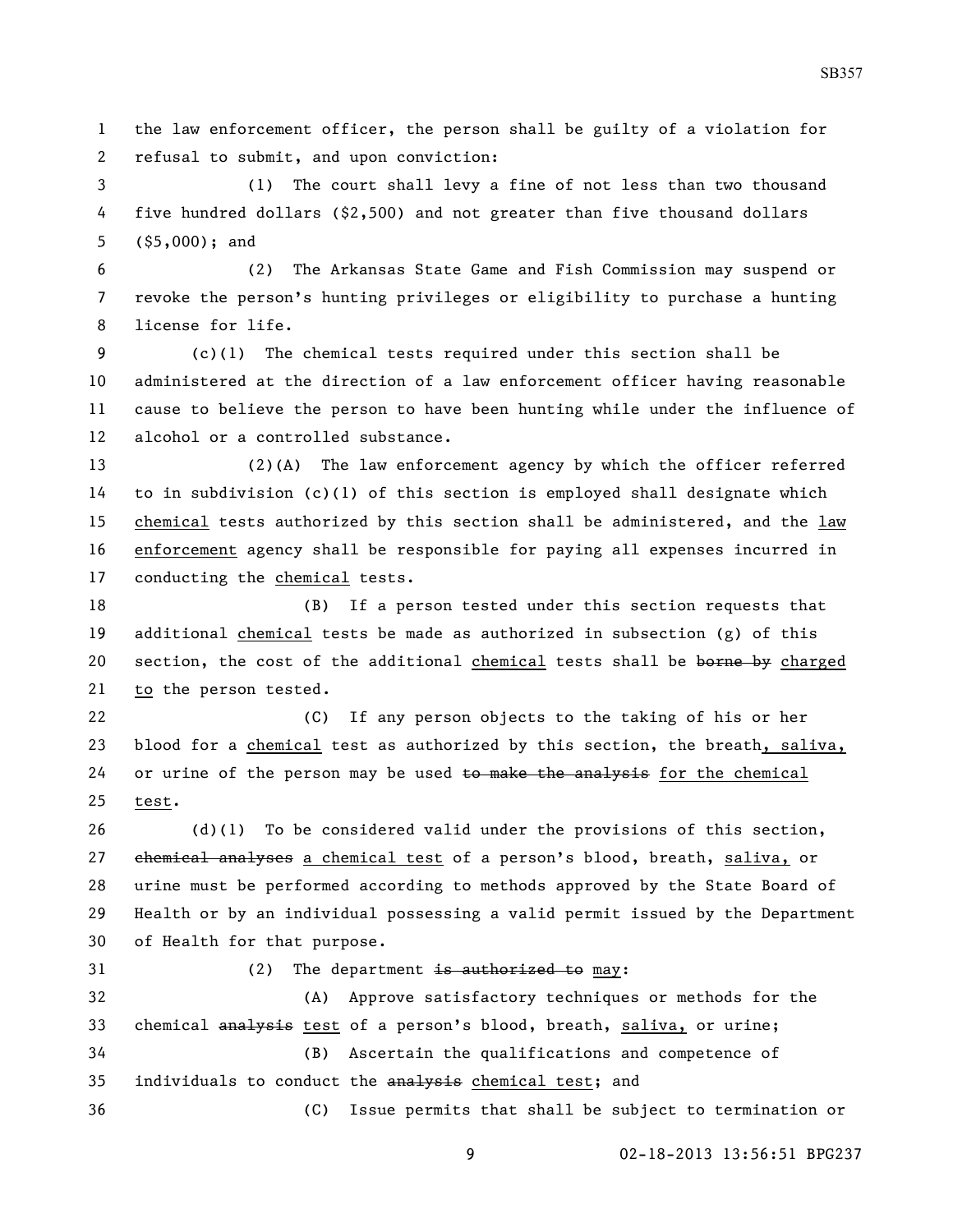revocation at the discretion of the department.

 (e)(1) When a person submits to a blood test at the request of a law enforcement officer, blood may be drawn by a physician or by a person acting under the direction and supervision of a physician.

 (2) The limitation of subdivision (e)(1) of this section shall not apply to the taking of breath, saliva, or urine specimens.

 (3)(A) No person, institution, or office in this state that withdraws blood for the purpose of determining alcohol concentration or controlled substance content of the blood at the request of a law enforcement officer under this section shall be held liable for violating any of the criminal laws of this state in connection with the withdrawal of blood.

 (B) A physician, institution, or person acting under the direction or supervision of a physician shall not be held liable in tort for the withdrawal of the blood unless the person or institution is negligent in connection with the withdrawal of blood or the blood is taken over the objections of the subject.

17 (f) Upon the request of a person who submits to a chemical test  $\theta$ r 18 tests at the request of a law enforcement officer under this section, full 19 information concerning the chemical test or tests shall be made available to the person or the person's attorney.

 (g)(1) A person tested may have a physician, qualified technician, registered nurse, or other qualified person of his or her own choice administer a complete chemical test in addition to any chemical test administered at the direction of a law enforcement officer.

 (2) The law enforcement officer shall advise the person of this right.

 (3) If a law enforcement officer refuses or fails to advise the person of this right and to permit and assist the person to obtain the 29 chemical test, then the results of the chemical test or tests taken at the direction of the law enforcement officer under this section shall not be admissible into evidence.

 SECTION 20. Arkansas Code § 27-23-115(a), concerning Arkansas's implied consent law for commercial motor vehicle drivers, is amended to read as follows:

(a) A person who drives a commercial motor vehicle within this state

02-18-2013 13:56:51 BPG237